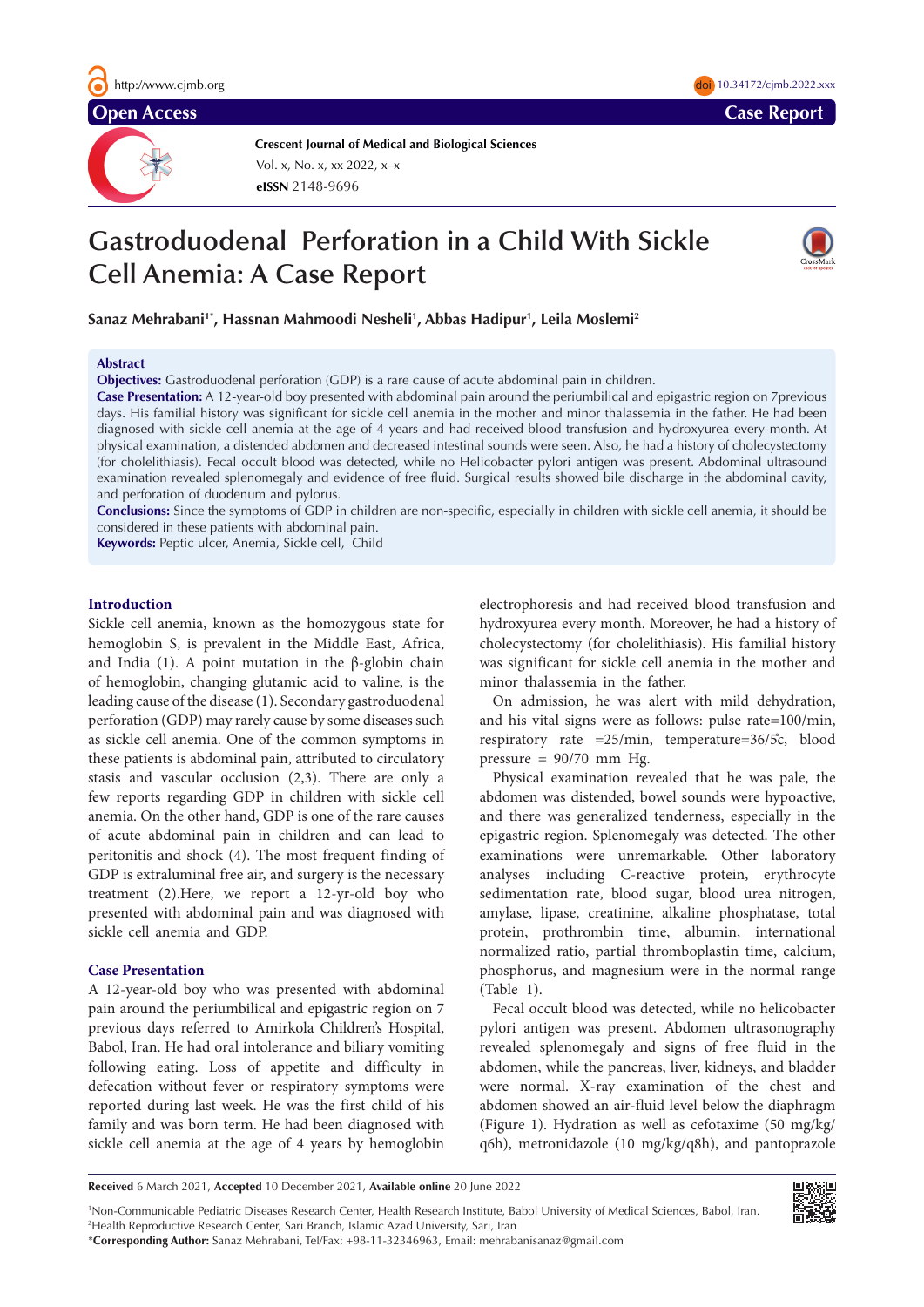| Table 1. Case's Laboratory Data on the Admission Time |  |  |  |  |
|-------------------------------------------------------|--|--|--|--|
|-------------------------------------------------------|--|--|--|--|

| CBC              |                              |  |  |
|------------------|------------------------------|--|--|
| <b>WBC</b>       | $16.3 \times 10^{3} \,\mu$ L |  |  |
| <b>RBC</b>       | $3.63 \times 10^6$ µL        |  |  |
| Hb               | $8.6$ g/dL                   |  |  |
| <b>HCT</b>       | 26%                          |  |  |
| <b>MCV</b>       | 71.6 Fl                      |  |  |
| <b>MCH</b>       | 23.4 pg                      |  |  |
| <b>MCHC</b>      | 32.7 g/dL                    |  |  |
| PLT              | $242 \times 10^3$ µL         |  |  |
| LFT              |                              |  |  |
| AST              | 70 IU/L                      |  |  |
| <b>ALT</b>       | 68 IU/L                      |  |  |
| UA/UC            |                              |  |  |
| SG               | 1030                         |  |  |
| Blood            | Positive                     |  |  |
| <b>WBC</b>       | $2 - 1$                      |  |  |
| <b>RBC</b>       | $14 - 12$                    |  |  |
| UC               | Negative                     |  |  |
| <b>VBG</b>       |                              |  |  |
| PH               | 7.38                         |  |  |
| PCO <sub>2</sub> | 28 mm Hg                     |  |  |
| HCO <sub>3</sub> | 18 mmol/L                    |  |  |
| Na               | 132 mEq/L                    |  |  |
| К                | $2.8$ mEq/L                  |  |  |

CBC: Complete blood count, WBC: White blood cell, RBC: Red blood cell, Hb: Hemoglobin, HCT: Hematocrit, MCV: Mean corpuscular volume, MCH: Mean corpuscular hemoglobin, MCHC: Mean corpuscular hemoglobin concentration, PLT: Platelet, AST: Aspartate aminotransferase, ALT: Alanine aminotransferase, Na: Natrium, K: Kalium, VBG: Venous blood gas, UA: Urine analysis, SG: Specific gravity, UC: Urine culture.

(1 mg/kg/q12h) were administered via intravenous route. Because of the patient's emergency condition, no computed tomography (CT) scan of the abdomen and pelvis was performed, but a laparotomy was performed after emergency surgical consultation. The original diagnosis was gastrointestinal (GI) perforation. Surgical results indicated bile leakage into the abdominal cavity, and perforation of the duodenum and pylorus, which were repaired (Figure 2, and 3).

He was hospitalized for 12 days and discharged in good condition. One-month follow-up with upper GI endoscopy showed normal GI tract.

# **Discussion**

This report was of a rare complication of sickle cell anemia, namely of GDP, in a 12-year-old boy. One of the most common symptoms of sickle cell anemia as a hemoglobinopathy is abdominal pain (3). Nearly 10% of these patients are hospitalized annually with abdominal pain. They are the result of vaso-occlusive or infarctive crisis (2). Abdominal vasoconstriction crisis is thought to be due to mesenteric vasoconstriction and may present with pain in other parts of the body or only as a complaint (5). It may occur singly or usually as part of a generalized vasoconstrictive crisis.

A study on 20 sickle cell anemia cases with abdominal



**Figure 1.** Free Air Under Right Diaphragm.



**Figure 2.** Perforation of Distal Stomach in a 12-Year Old Boy With the Sickle Cell Anemia.



**Figure 3**. Perforation of Proximal Duodenum in a 12-Year Old Boy With the Sickle Cell Anemia.

pain suggested that the severity of pain was moderate to severe in 70% of patients. The most common symptoms associated with abdominal pain were vomiting (60%) and bone pain (45%). Abdominal pain occurred in one location in 70% of patients, with the epigastric and suprapubic regions being the most commonly affected (5). However, in these patients, abdominal pain is due to the vaso-occlusive crisis. It is clinically difficult to distinguish abdominal vaso-occlusive crises from other causes, leading to acute abdominal pain (5). Non-vaso-occlusive conditions that present with abdominal pain in sickle cell disease are cholelithiasis with or without cholecystitis, splenic infarction and abscess, acute splenic sequestration crisis, acute pancreatitis, acute appendicitis, peptic ulcer disease, hepatic infarction and abscess, hepatic crisis, ischemic colitis and mesenteric lymphadenitis (6).

Peptic ulcer disease is a cause of abdominal pain in